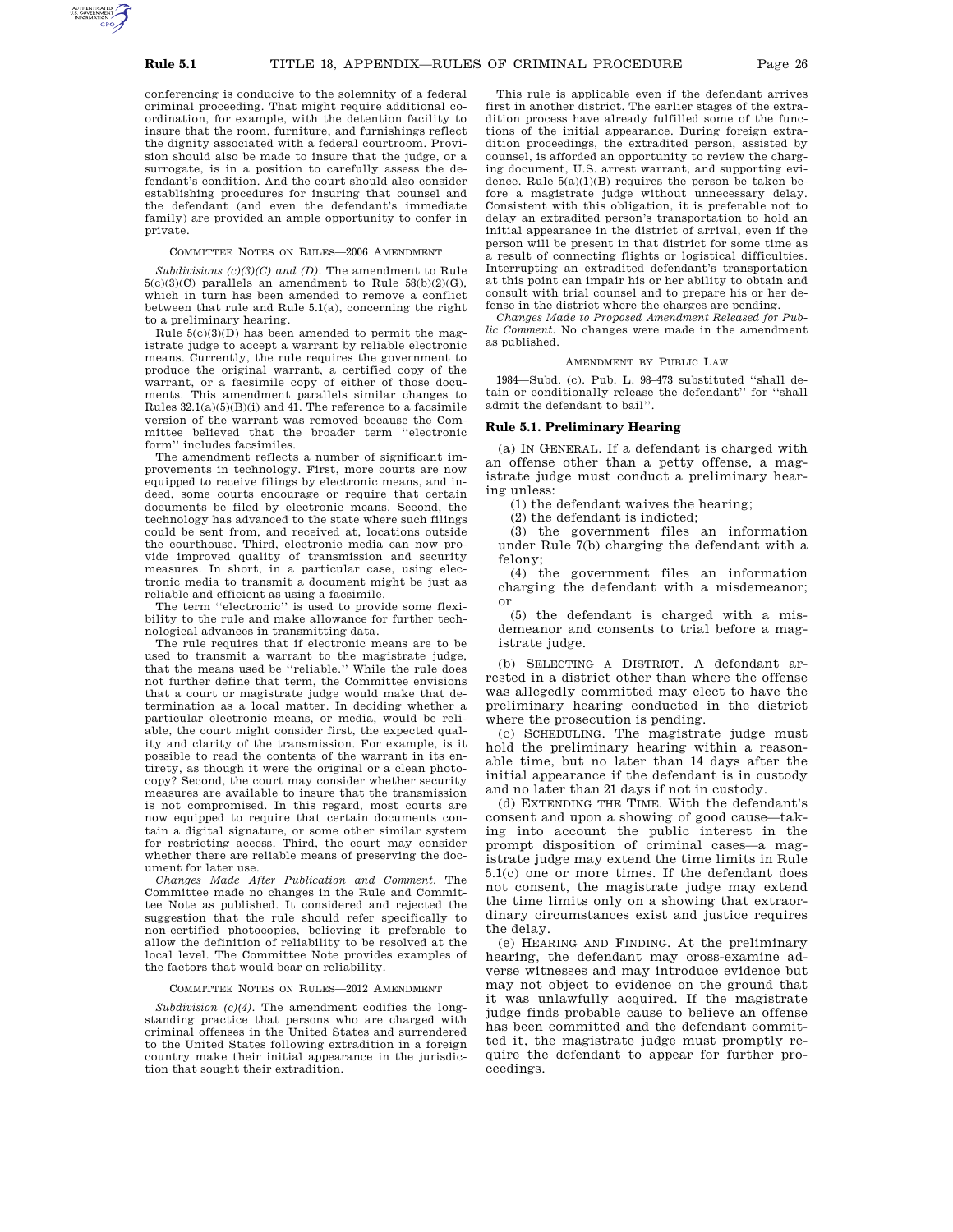(f) DISCHARGING THE DEFENDANT. If the magistrate judge finds no probable cause to believe an offense has been committed or the defendant committed it, the magistrate judge must dismiss the complaint and discharge the defendant. A discharge does not preclude the government from later prosecuting the defendant for the same offense.

(g) RECORDING THE PROCEEDINGS. The preliminary hearing must be recorded by a court reporter or by a suitable recording device. A recording of the proceeding may be made available to any party upon request. A copy of the recording and a transcript may be provided to any party upon request and upon any payment required by applicable Judicial Conference regulations.

(h) PRODUCING A STATEMENT.

(1)  $In General.$  Rule  $26.2(a)$ –(d) and (f) applies at any hearing under this rule, unless the magistrate judge for good cause rules otherwise in a particular case.

(2) *Sanctions for Not Producing a Statement.* If a party disobeys a Rule 26.2 order to deliver a statement to the moving party, the magistrate judge must not consider the testimony of a witness whose statement is withheld.

(Added Apr. 24, 1972, eff. Oct. 1, 1972; amended Mar. 9, 1987, eff. Aug. 1, 1987; Apr. 22, 1993, eff. Dec. 1, 1993; Apr. 24, 1998, eff. Dec. 1, 1998; Apr. 29, 2002, eff. Dec. 1, 2002; Mar. 26, 2009, eff. Dec. 1, 2009.)

NOTES OF ADVISORY COMMITTEE ON RULES—1972

Rule 5.1 is, for the most part, a clarification of old rule 5(c).

Under the new rule, the preliminary examination must be conducted before a ''federal magistrate'' as defined in rule 54. Giving state or local judicial officers authority to conduct a preliminary examination does not seem necessary. There are not likely to be situations in which a ''federal magistrate'' is not ''reasonably available'' to conduct the preliminary examination, which is usually not held until several days after the initial appearance provided for in rule 5.

Subdivision (a) makes clear that a finding of probable cause may be based on ''hearsay evidence in whole or in part.'' The propriety of relying upon hearsay at the preliminary examination has been a matter of some uncertainty in the federal system. See C. Wright, Federal Practice and Procedure: Criminal §80 (1969, Supp. 1971); 8 J. Moore, Federal Practice ¶504[4] (2d ed. Cipes 1970, Supp. 1971); *Washington v. Clemmer*, 339 F.2d 715, 719 (D.C. Cir. 1964); *Washington v. Clemmer*, 339 F.2d 725, 728 (D.C. Cir. 1964); *Ross v. Sirica*, 380 F.2d 557, 565 (D.C. Cir. 1967); *Howard v. United States*, 389 F.2d 287, 292 (D.C. Cir. 1967); Weinberg and Weinberg, The Congressional Invitation to Avoid the Preliminary Hearing: An Analysis of Section 303 of the Federal Magistrates Act of 1968, 67 Mich.L.Rev. 1361, especially n. 92 at 1383 (1969); D. Wright, The Rules of Evidence Applicable to Hearings in Probable Cause, 37 Conn.B.J. 561 (1963); Comment, Preliminary Examination—Evidence and Due Process, 15 Kan.L.Rev. 374, 379–381 (1967).

A grand jury indictment may properly be based upon hearsay evidence. *Costello v. United States*, 350 U.S. 359 (1956); 8 J. Moore, Federal Practice ¶6.03[2] (2d ed. Cipes 1970, Supp. 1971). This being so, there is practical advantage in making the evidentiary requirements for the preliminary examination as flexible as they are for the grand jury. Otherwise there will be increased pressure upon United States Attorneys to abandon the preliminary examination in favor of the grand jury indictment. See C. Wright, Federal Practice and Procedure: Criminal §80 at p. 143 (1969). New York State, which also utilizes both the preliminary examination and the grand jury, has under consideration a new Code of Criminal Procedure which would allow the use of hearsay at the preliminary examination. See McKinney's

Session Law News, April 10, 1969, pp. A119–A120. For the same reason, subdivision (a) also provides that the preliminary examination is not the proper place to raise the issue of illegally obtained evidence. This is current law. In *Giordenello v. United States*, 357 U.S. 480, 484 (1958), the Supreme Court said:

[T]he Commissioner here had no authority to adjudicate the admissibility at petitioner's later trial of the heroin taken from his person. That issue was for the trial court. This is specifically recognized by Rule 41(e) of the Criminal Rules, which provides that a defendant aggrieved by an unlawful search and seizure may ''\* \* \* move the district court \* \* \* to suppress for use as evidence anything so obtained on the ground that \* \* \*'' the arrest warrant was defective on any of several grounds.

Dicta in *Costello v. United States*, 350 U.S. 359, 363–364 (1956), and *United States v. Blue*, 384 U.S. 251, 255 (1966), also support the proposed rule. In *United States ex rel. Almeida v. Rundle*, 383 F.2d 421, 424 (3d Cir. 1967), the court, in considering the adequacy of an indictment said:

On this score, it is settled law that (1) ''[an] indictment returned by a legally constituted nonbiased grand jury, \* \* \* is enough to call for a trial of the charge on the merits and satisfies the requirements of the Fifth Amendment.'', *Lawn v. United States*, 355 U.S. 399, 349, 78 S.Ct. 311, 317, 2 L.Ed.2d 321 (1958); (2) an indictment cannot be challenged ''on the ground that there was inadequate or incompetent evidence before the grand jury' *Costello v. United States*, 350 U.S. 359, 363, 76 S.Ct. 406, 408, 100 L.Ed. 397 (1956); and (3) a prosecution is not abated, nor barred, even where ''tainted evidence'' has been submitted to a grand jury, *United States v. Blue*, 384 U.S. 251, 86 S.Ct. 1416, 16 L.Ed.2d 510 (1966).

See also C. Wright, Federal Practice and Procedure: Criminal §80 at 143 n. 5 (1969, Supp. 1971) 8 J. Moore, Federal Practice ¶6.03[3] (2d ed. Cipes 1970, Supp. 1971). The Manual for United States Commissioners (Administrative Office of United States Courts, 1948) provides at pp. 24–25: ''Motions for this purpose [to suppress illegally obtained evidence] may be made and heard only before a district judge. Commissioners are not empowered to consider or act upon such motions.''

It has been urged that the rules of evidence at the preliminary examination should be those applicable at the trial because the purpose of the preliminary examination should be, not to review the propriety of the arrest or prior detention, but rather to determine whether there is evidence sufficient to justify subjecting the defendant to the expense and inconvenience of trial. See Weinberg and Weinberg, The Congressional Invitation to Avoid the Preliminary Hearing: An Analysis of Section 303 of the Federal Magistrates Act of 1968, 67 Mich. L. Rev. 1361, 1396–1399 (1969). The rule rejects this view for reasons largely of administrative necessity and the efficient administration of justice. The Congress has decided that a preliminary examination shall not be required when there is a grand jury indictment (18 U.S.C. §3060). Increasing the procedural and evidentiary requirements applicable to the preliminary examination will therefore add to the administrative pressure to avoid the preliminary examination. Allowing objections to evidence on the ground that evidence has been illegally obtained would require two determinations of admissibility, one before the United States magistrate and one in the district court. The objective is to reduce, not increase, the number of preliminary motions.

To provide that a probable cause finding may be based upon hearsay does not preclude the magistrate from requiring a showing that admissible evidence will be available at the time of trial. See Comment, Criminal Procedure—Grand Jury—Validity of Indictment Based Solely on Hearsay Questioned When Direct Testi-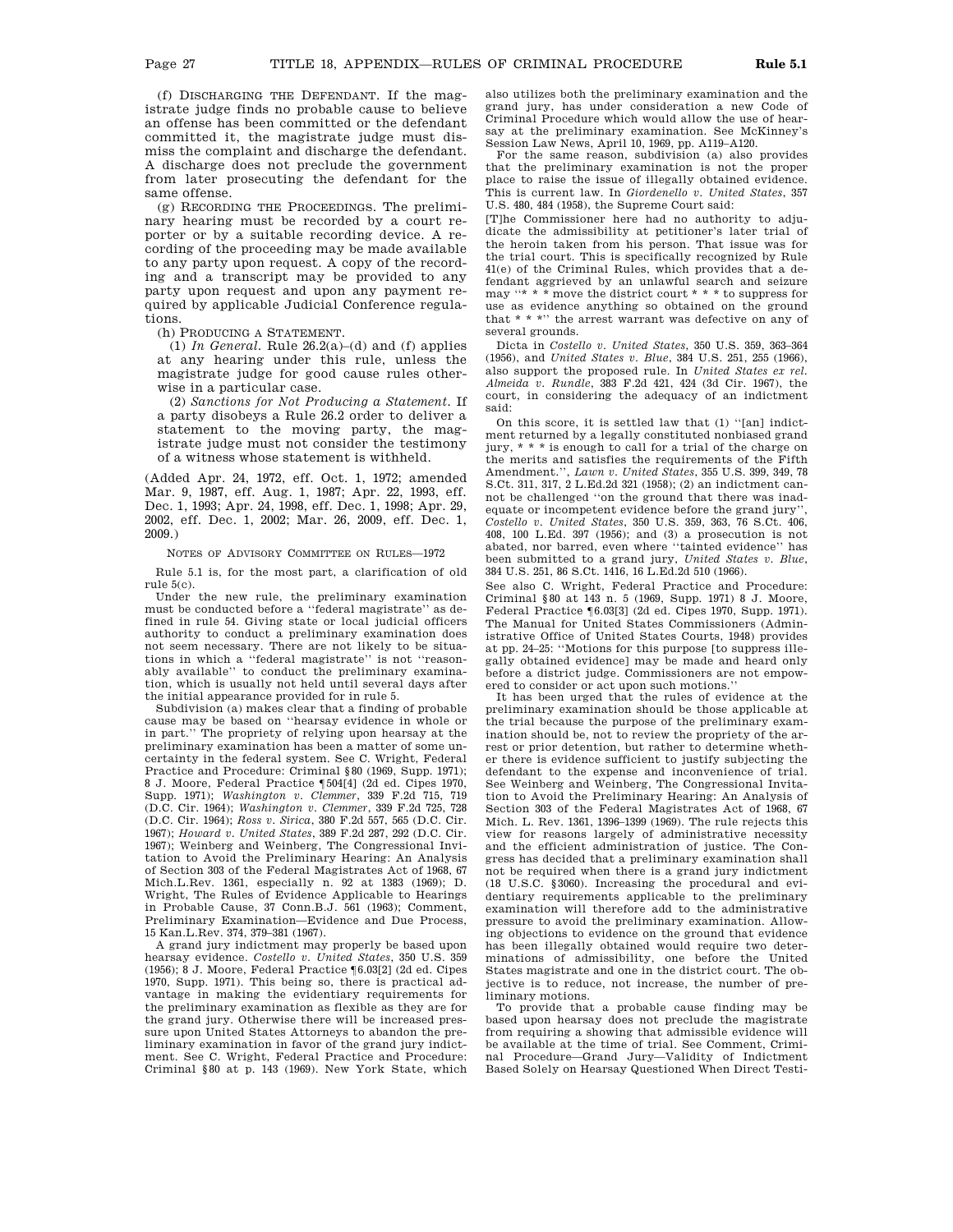mony Is Readily Available, 43 N.Y.U. L. Rev. 578 (1968); *United States v. Umans*, 368 F.2d. 725 (2d Cir. 1966), cert. dismissed as improvidently granted 389 U.S. 80 (1967); *United States v. Andrews*, 381 F.2d 377, 378 (2d Cir. 1967); *United States v. Messina*, 388 F.2d 393, 394 n. 1 (2d Cir. 1968); and *United States v. Beltram*. 388 F.2d 449 (2d Cir. 1968); and *United States v. Arcuri*, 282 F.Supp. 347 (E.D.N.Y. 1968). The fact that a defendant is not entitled to object to evidence alleged to have been illegally obtained does not deprive him of an opportunity for a pretrial determination of the admissibility of evidence. He can raise such an objection prior to trial in accordance with the provisions of rule 12.

Subdivision (b) makes it clear that the United States magistrate may not only discharge the defendant but may also dismiss the complaint. Current federal law authorizes the magistrate to discharge the defendant but he must await authorization from the United States Attorney before he can close his records on the case by dismissing the complaint. Making dismissal of the complaint a separate procedure accomplishes no worthwhile objective, and the new rule makes it clear that the magistrate can both discharge the defendant and file the record with the clerk.

Subdivision (b) also deals with the legal effect of a discharge of a defendant at a preliminary examination. This issue is not dealt with explicitly in the old rule. Existing federal case law is limited. What cases there are seem to support the right of the government to issue a new complaint and start over. See *e.q., Collins v. Loisel*, 262 U.S. 426 (1923); *Morse v. United States*, 267 U.S. 80 (1925). State law is similar. See *People v. Dillon*, 197 N.Y. 254, 90 N.E. 820 (1910; *Tell v. Wolke*, 21 Wis.2d 613, 124 N.W.2d 655 (1963). In the *Tell* case the Wisconsin court stated the common rationale for allowing the prosecutor to issue a new complaint and start over:

The state has no appeal from errors of law committed by a magistrate upon preliminary examination and the discharge on a preliminary would operate as an unchallengeable acquittal. \* \* \* The only way an error of law committed on the preliminary examination prejudicial to the state may be challenged or corrected is by a preliminary examination on a second complaint. (21 Wis. 2d at 619–620.)

Subdivision (c) is based upon old rule 5(c) and upon the Federal Magistrates Act, 18 U.S.C. §3060(f). It provides methods for making available to counsel the record of the preliminary examination. See C. Wright, Federal Practice and Procedure: Criminal §82 (1969, Supp. 1971). The new rule is designed to eliminate delay and expense occasioned by preparation of transcripts where listening to the tape recording would be sufficient. Ordinarily the recording should be made available pursuant to subdivision (c)(1). A written transcript may be provided under subdivision (c)(2) at the discretion of the court, a discretion which must be exercised in accordance with *Britt v. North Carolina*, 404 U.S. 226, 30 L.Ed.2d 400, 405 (1971):

A defendant who claims the right to a free transcript does not, under our cases, bear the burden of proving inadequate such alternatives as may be suggested by the State or conjured up by a court in hindsight. In this case, however, petitioner has conceded that he had available an informal alternative which appears to be substantially equivalent to a transcript. Accordingly, we cannot conclude that the court below was in error in rejecting his claim.

#### NOTES OF ADVISORY COMMITTEE ON RULES—1987 AMENDMENT

The amendments are technical. No substantive change is intended.

#### NOTES OF ADVISORY COMMITTEE ON RULES—1993 AMENDMENT

The Rule is amended to conform to the Judicial Improvements Act of 1990 [P.L. 101–650, Title III, Section 321] which provides that each United States magistrate appointed under section 631 of title 28, United States Code, shall be known as a United States magistrate judge.

# COMMITTEE NOTES ON RULES—1998 AMENDMENT

The addition of subdivision (d) mirrors similar amendments made in 1993 which extended the scope of Rule 26.2 to Rules 32, 32.1, 46 and Rule 8 of the Rules Governing Proceedings under 28 U.S.C. §2255. As indicated in the Committee Notes accompanying those amendments, the primary reason for extending the coverage of Rule 26.2 rested heavily upon the compelling need for accurate information affecting a witness' credibility. That need, the Committee believes, extends to a preliminary examination under this rule where both the prosecution and the defense have high interests at stake.

A witness' statement must be produced only after the witness has personally testified.

*Changes Made to Rule 5.1 After Publication (''GAP Report'')*. The Committee made no changes to the published draft.

### COMMITTEE NOTES ON RULES—2002 AMENDMENT

The language of Rule 5.1 has been amended as part of the general restyling of the Criminal Rules to make them more easily understood and to make style and terminology consistent throughout the rules. These changes are intended to be stylistic, except as noted below.

First, the title of the rule has been changed. Although the underlying statute, 18 U.S.C. §3060, uses the phrase *preliminary examination*, the Committee believes that the phrase *preliminary hearing* is more accurate. What happens at this proceeding is more than just an examination; it includes an evidentiary hearing, argument, and a judicial ruling. Further, the phrase *preliminary hearing* predominates in actual usage.

Rule 5.1(a) is composed of the first sentence of the second paragraph of current Rule 5(c). Rule 5.1(b) addresses the ability of a defendant to elect where a preliminary hearing will be held. That provision is taken from current Rule 40(a).

Rule 5.1(c) and (d) include material currently located in Rule 5(c): scheduling and extending the time limits for the hearing. The Committee is aware that in most districts, magistrate judges perform these functions. That point is also reflected in the definition of ''court'' in Rule 1(b), which in turn recognizes that magistrate judges may be authorized to act.

Rule 5.1(d) contains a significant change in practice. The revised rule includes language that expands the authority of a United States magistrate judge to grant a continuance for a preliminary hearing conducted under the rule. Currently, the rule authorizes a magistrate judge to grant a continuance only in those cases in which the defendant has consented to the continuance. If the defendant does not consent, then the government must present the matter to a district judge, usually on the same day. The proposed amendment conflicts with 18 U.S.C. §3060, which tracks the original language of the rule and permits only district judges to grant continuances when the defendant objects. The Committee believes that this restriction is an anomaly and that it can lead to needless consumption of judicial and other resources. Magistrate judges are routinely required to make probable cause determinations and other difficult decisions regarding the defendant's liberty interests, reflecting that the magistrate judge's role has developed toward a higher level of responsibility for pre-indictment matters. The Committee believes that the change in the rule will provide greater judicial economy and that it is entirely appropriate to seek this change to the rule through the Rules Enabling Act procedures. *See* 28 U.S.C. §2072(b). Under those procedures, approval by Congress of this rule change would supersede the parallel provisions in 18 U.S.C. §3060.

Rule 5.1(e), addressing the issue of probable cause, contains the language currently located in Rule 5.1(a), with the exception of the sentence, ''The finding of